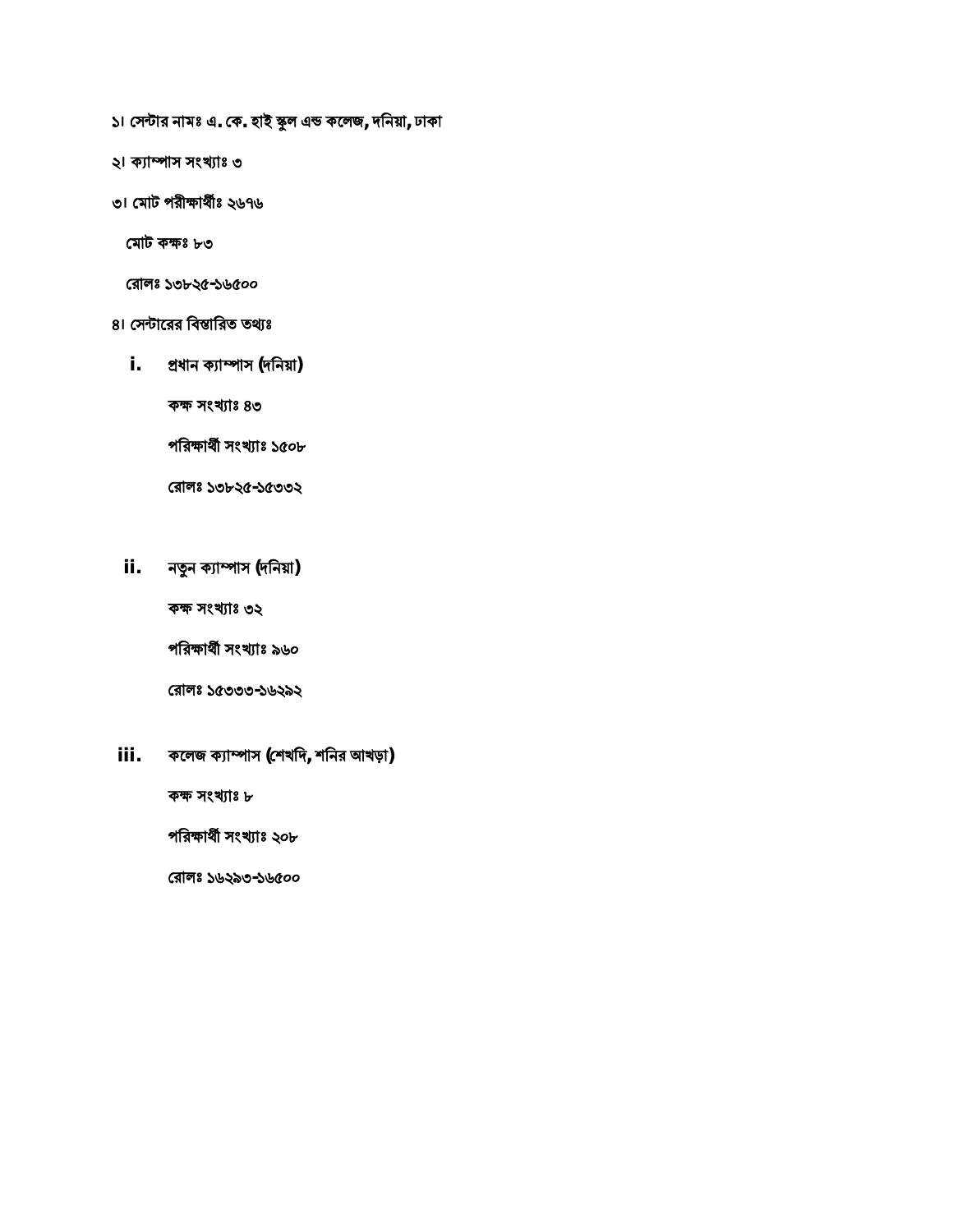

## **Government of the People's Republic of Bangladesh**

Directorate General of Food

**Room Information of Dhaka**



Exam Phase : Exam Phase 1

## **Center Name : A K High School And College**

**Center Address : Donia, Dhaka-1236.**

**Upazila/ Thana : Jatrabari**

| Serial         | Building                                | Floor        | Room      | Seats |
|----------------|-----------------------------------------|--------------|-----------|-------|
| 1              | Ashkor Ali Bhaban                       | Ground Floor | 113       | 28    |
| $\overline{c}$ | Ashkor Ali Bhaban                       | Ground Floor | 114       | 60    |
| $\mathfrak{Z}$ | Ashkor Ali Bhaban                       | 1st Floor    | 212       | 44    |
| $\overline{4}$ | Ashkor Ali Bhaban                       | 1st Floor    | 213       | 28    |
| 5              | Ashkor Ali Bhaban                       | 1st Floor    | 214       | 30    |
| 6              | Ashkor Ali Bhaban                       | 2nd Floor    | 312       | 28    |
| 7              | Ashkor Ali Bhaban                       | 2nd Floor    | 313       | 28    |
| 8              | Ashkor Ali Bhaban                       | 2nd Floor    | 314       | 28    |
| 9              | Ashkor Ali Bhaban                       | 2nd Floor    | 315       | 28    |
| 10             | Ashkor Ali Bhaban                       | 3rd Floor    | 406       | 28    |
| 11             | Ashkor Ali Bhaban                       | 3rd Floor    | 407       | 28    |
| 12             | Ashkor Ali Bhaban                       | 3rd Floor    | 408       | 28    |
| 13             | Ashkor Ali Bhaban                       | 3rd Floor    | 409       | 28    |
| 14             | Ashkor Ali Bhaban                       | 3rd Floor    | 410       | 30    |
| 15             | Ashkor Ali Bhaban                       | 4th Floor    | 506       | 30    |
| 16             | Ashkor Ali Bhaban                       | 4th Floor    | 507       | 56    |
| 17             | Johir Alam Bhaban                       | Ground Floor | Hall Room | 90    |
| 18             | Johir Alam Bhaban                       | 1st Floor    | 207       | 28    |
| 19             | Johir Alam Bhaban                       | 1st Floor    | 208       | 28    |
| 20             | Johir Alam Bhaban                       | 1st Floor    | 209       | 28    |
| 21             | Johir Alam Bhaban                       | 1st Floor    | 210       | 28    |
| 22             | Johir Alam Bhaban                       | 2nd Floor    | 302       | 28    |
| 23             | Johir Alam Bhaban                       | 2nd Floor    | 303       | 28    |
| 24             | Johir Alam Bhaban                       | 2nd Floor    | 304       | 28    |
| 25             | Johir Alam Bhaban                       | 2nd Floor    | 305       | 28    |
| 26             | Johir Alam Bhaban                       | 3rd Floor    | 401       | 28    |
| 27             | Johir Alam Bhaban                       | 3rd Floor    | 402       | 28    |
| 28             | Johir Alam Bhaban                       | 3rd Floor    | 403       | 28    |
| 29             | Johir Alam Bhaban                       | 3rd Floor    | 404       | 28    |
| 30             | Johir Alam Bhaban                       | 3rd Floor    | 405       | 28    |
| 31             | Johir Alam Bhaban                       | 4th Floor    | 501       | 28    |
| 32             | Johir Alam Bhaban                       | 4th Floor    | 502       | 28    |
| 33             | Johir Alam Bhaban                       | 4th Floor    | 503       | 28    |
| 34             | Johir Alam Bhaban                       | 4th Floor    | 504       | 28    |
| 35             | Johir Alam Bhaban                       | 4th Floor    | 505       | 28    |
| 36             | Habibur Rahman<br>Administration Bhaban | Ground Floor | 115       | 54    |
| 37             | Habibur Rahman<br>Administration Bhaban | 3rd Floor    | 411       | 48    |
| 38             | Habibur Rahman<br>Administration Bhaban | 3rd Floor    | 412       | 24    |
| 39             | Habibur Rahman<br>Administration Bhaban | 4th Floor    | 510       | 48    |
| 40             | Habibur Rahman<br>Administration Bhaban | 4th Floor    | 511       | 48    |
| 41             | Habibur Rahman<br>Administration Bhaban | 4th Floor    | 512       | 48    |
| 42             | Habibur Rahman<br>Administration Bhaban | 5th Floor    | 601       | 72    |